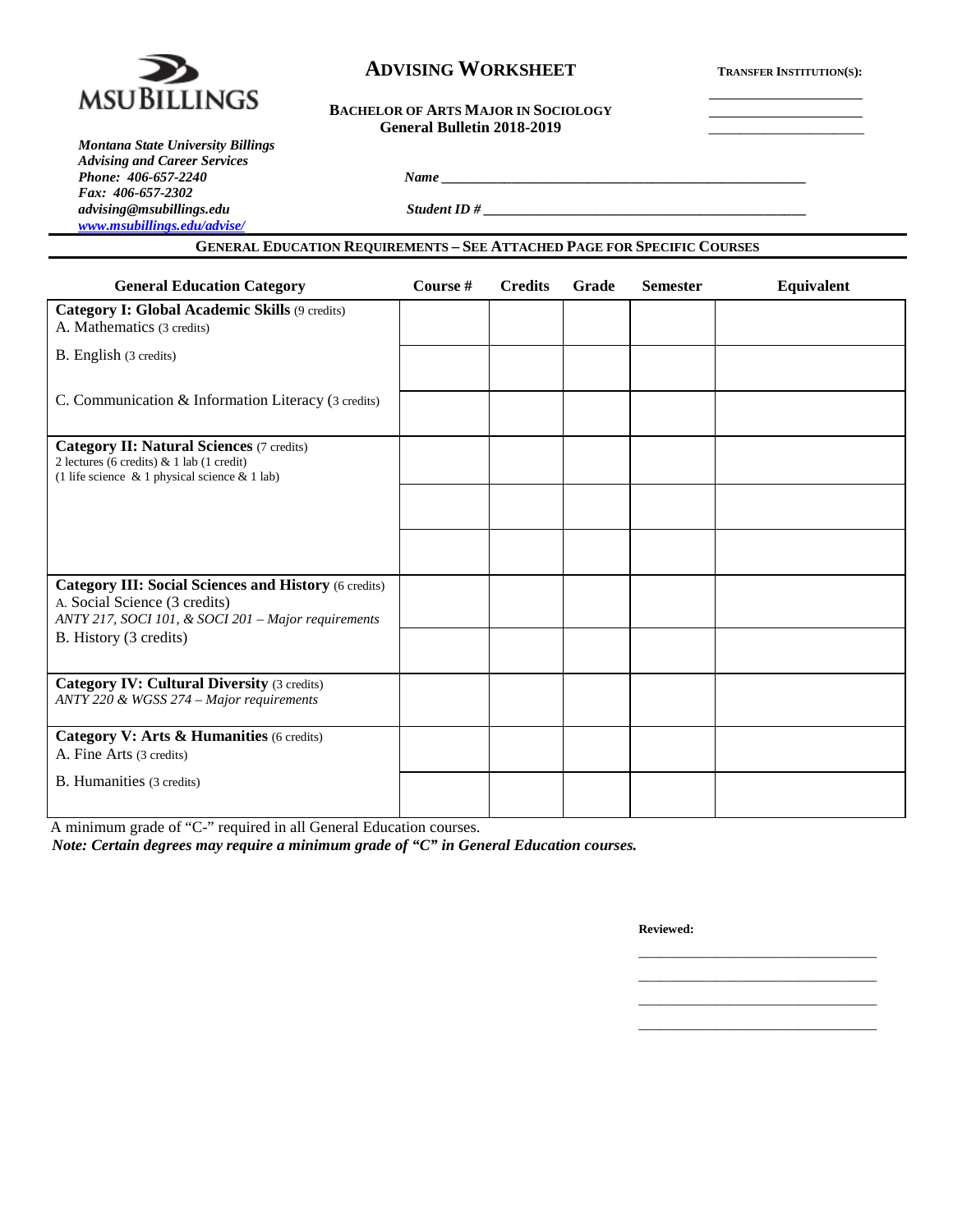# **GENERAL EDUCATION REQUIREMENTS**

|                                |     | <b>CATEGORY I: GLOBAL ACADEMIC SKILLS</b>                          | <b>9</b> credits |
|--------------------------------|-----|--------------------------------------------------------------------|------------------|
|                                |     | Students are required to take one course from each subcategory     |                  |
|                                |     | <b>Subcategory A - Mathematics</b>                                 | 3 credits        |
| М                              | 105 | Contemporary Mathematics                                           | 3                |
| М                              | 114 | <b>Extended Technical Mathematics</b>                              | 3                |
| М                              | 121 | College Algebra                                                    | 3                |
| М                              | 122 | College Trigonometry                                               | 3                |
| М                              | 130 | Mathematics for Elementary Teachers I                              | 3                |
| М                              | 140 | College Math for Healthcare                                        | 3                |
| М                              | 143 | <b>Finite Mathematics</b>                                          | 4                |
| М                              | 161 | <b>Survey of Calculus</b>                                          | 3                |
| М                              | 171 | Calculus I                                                         | 4                |
| STAT                           | 141 | <b>Introduction to Statistical Concepts</b>                        | 3                |
| <b>STAT</b>                    | 216 | <b>Introduction to Statistics</b>                                  | 4                |
|                                |     |                                                                    |                  |
| <b>Subcategory B - English</b> |     |                                                                    | 3 credits        |
| WRIT                           | 101 | College Writing I                                                  | 3                |
| WRIT                           | 121 | Introduction to Technical Writing                                  | 3                |
| WRIT                           | 122 | Introduction to Business Writing                                   | 3                |
| WRIT                           | 201 | College Writing II                                                 | 3                |
| WRIT                           | 220 | Business & Professional Writing                                    | 3                |
| WRIT                           | 221 | <b>Intermediate Technical Writing</b>                              |                  |
|                                |     |                                                                    |                  |
|                                |     | Subcategory C- Communication & Information Literacy 3 credits      |                  |
| <b>BMIS</b>                    | 150 | Computer Literacy                                                  | 3                |
| <b>COMX</b>                    | 111 | Introduction to Public Speaking                                    | 3                |
| <b>COMX</b>                    | 115 | Introduction to Interpersonal Communication 3                      |                  |
| LSCI                           | 125 | Research in the Information Age                                    | 3                |
|                                |     |                                                                    |                  |
|                                |     | <b>CATEGORY II: NATURAL SCIENCES</b><br>6 cr. lecture & 1 cr. lab  |                  |
|                                |     | Students are required to take one course from each subcategory and |                  |
|                                |     | at least one corresponding lab or Integrated Sciences              |                  |
|                                |     | <b>Subcategory A - Life Sciences</b><br>3-4 credits                |                  |
| <b>BIOB</b>                    | 101 | Discover Biology                                                   | 3                |
| <b>BIOB</b>                    | 102 | Discover Biology Lab                                               | 1                |
| <b>BIOB</b>                    | 121 | Fundamentals of Biology for Allied Health                          | 3                |
| <b>BIOB</b>                    | 122 | Fund of Biology: Evolution, Ecology, and                           |                  |
|                                |     | Biodiversity                                                       | 3                |
| <b>BIOB</b>                    | 123 | Fund of Biology: The Nature of Nutrition                           | 3                |
| <b>BIOB</b>                    | 160 | Principles of Living Systems                                       | 3                |
| <b>BIOB</b>                    | 161 | Principles of Living Systems Lab                                   | 1                |
|                                |     |                                                                    |                  |
|                                |     | 3-4 credits<br><b>Subcategory B – Physical Sciences</b>            |                  |
| ASTR                           | 110 | Introduction to Astronomy                                          | 3                |
| <b>ASTR</b>                    | 111 | Introduction to Astronomy Lab                                      | $\mathbf{1}$     |
| CHMY                           | 121 | Introduction to General Chemistry                                  | 3                |
| <b>CHMY</b>                    | 122 | Introduction to General Chemistry Lab                              | $\mathbf{1}$     |
| <b>CHMY</b>                    | 141 | College Chemistry I                                                | 3                |
| <b>CHMY</b>                    | 142 | College Chemistry Laboratory I                                     | $\mathbf{1}$     |
| <b>GEO</b>                     | 101 | Introduction to Physical Geology                                   | 3                |
| GEO                            | 102 | Introduction to Physical Geology Laboratory                        | $\mathbf{1}$     |
| GPHY                           | 111 | Introduction to Physical Geography                                 | 3                |
| GPHY                           | 112 | Introduction to Physical Geography Lab                             | 1                |
| PHSX                           | 103 | Our Physical World                                                 | 3                |
| PHSX                           | 104 | Our Physical World Lab                                             | 1                |
| PHSX                           | 205 | College Physics I                                                  | 3                |
| PHSX                           | 206 | College Physics I Lab                                              | 1                |
| PHSX                           | 105 | Fundamentals of Physical Science                                   | 3                |
| PHSX                           | 106 | Fundamentals of Physical Science Lab                               | $\mathbf{1}$     |
|                                |     |                                                                    |                  |

# **Integrated Sciences**

| SCIN 101, 102, 103, 104 Integrated Sciences | 3, 1, 3, 1 |
|---------------------------------------------|------------|
|---------------------------------------------|------------|

|                                                                |     | CATEGORY III: SOCIAL SCIENCES AND HISTORY | <b>6 CREDITS</b> |  |  |
|----------------------------------------------------------------|-----|-------------------------------------------|------------------|--|--|
| Students are required to take one course from each subcategory |     |                                           |                  |  |  |
|                                                                |     | <b>Subcategory A – Social Sciences</b>    | 3 credits        |  |  |
| <b>ANTY</b>                                                    | 217 | Physical Anthropology & Archeology        | 3                |  |  |
| <b>BGEN</b>                                                    | 105 | <b>Introduction to Business</b>           | 3                |  |  |
| <b>COMX</b>                                                    | 106 | Communicating in a Dynamic Workplace      | 3                |  |  |
| <b>ECNS</b>                                                    | 201 | Principles of Microeconomics              | 3                |  |  |
| <b>ECNS</b>                                                    | 202 | Principles of Macroeconomics              | 3                |  |  |
| EDU                                                            | 105 | <b>Education and Democracy</b>            | 3                |  |  |
| <b>GPHY</b>                                                    | 141 | Geography of World Regions                | 3                |  |  |
| <b>HTH</b>                                                     | 110 | Personal Health and Wellness              | 3                |  |  |
| <b>PSCI</b>                                                    | 220 | Introduction to Comparative Government    | 3                |  |  |
| <b>PSCI</b>                                                    | 210 | Introduction to American Government       | 3                |  |  |
| <b>PSYX</b>                                                    | 100 | Introduction to Psychology                | 3                |  |  |
| <b>PSYX</b>                                                    | 231 | Human Relations                           | 3                |  |  |
| <b>SOCI</b>                                                    | 101 | Introduction to Sociology                 | 3                |  |  |
| SOCI                                                           | 201 | Social Problems                           | 3                |  |  |
|                                                                |     |                                           |                  |  |  |
| <b>Subcategory B - History</b>                                 |     |                                           | 3 credits        |  |  |
| <b>HSTA</b>                                                    | 101 | American History I                        | 3                |  |  |
| HSTA                                                           | 102 | American History II                       | 3                |  |  |
| HSTR                                                           | 101 | <b>Western Civilization I</b>             | 3                |  |  |
| HSTR                                                           | 102 | <b>Western Civilization II</b>            | 3                |  |  |
| <b>HSTR</b>                                                    | 103 | Honors Western Civilization I             | 3                |  |  |
| HSTR                                                           | 104 | Honors Western Civilization II            | 3                |  |  |
| <b>PSCI</b>                                                    | 230 | Introduction to International Relations   | 3                |  |  |
|                                                                |     |                                           |                  |  |  |

| <b>CATEGORY IV: CULTURAL DIVERSITY</b> |                                    |  |                                                                                                                                                                                            |  |  |  |
|----------------------------------------|------------------------------------|--|--------------------------------------------------------------------------------------------------------------------------------------------------------------------------------------------|--|--|--|
| A&SC/WGSS 274                          | Women, Culture, and Society        |  | 3                                                                                                                                                                                          |  |  |  |
| 220                                    | Culture and Society                |  | 3                                                                                                                                                                                          |  |  |  |
| 160                                    | Global Visual Culture              |  | 3                                                                                                                                                                                          |  |  |  |
| 212                                    |                                    |  | 3                                                                                                                                                                                          |  |  |  |
| 121                                    | Human Geography                    |  | 3                                                                                                                                                                                          |  |  |  |
| 270                                    | Global Health Issues               |  | 3                                                                                                                                                                                          |  |  |  |
| 230                                    | <b>World Literature Survey</b>     |  | 3                                                                                                                                                                                          |  |  |  |
| 207                                    | World Music                        |  | 3                                                                                                                                                                                          |  |  |  |
| 105                                    |                                    |  | 3                                                                                                                                                                                          |  |  |  |
| 205                                    |                                    |  | 3                                                                                                                                                                                          |  |  |  |
| 271                                    | Indian Philosophies and Religions  |  | 3                                                                                                                                                                                          |  |  |  |
| 272                                    | Chinese Philosophies and Religions |  | 3                                                                                                                                                                                          |  |  |  |
| 201                                    |                                    |  | 3                                                                                                                                                                                          |  |  |  |
| 170                                    | The Religious Quest                |  | 3                                                                                                                                                                                          |  |  |  |
| 150                                    | The Hispanic Tradition             |  | 3                                                                                                                                                                                          |  |  |  |
|                                        |                                    |  | 3 credits<br>Introduction to Intercultural Communication<br>Introduction to Native American Studies<br>Native Americans in Contemporary Society<br>Introduction to Diversity in Counseling |  |  |  |

|             |                                      | <b>6</b> credits                                                                                                                                                                                                |
|-------------|--------------------------------------|-----------------------------------------------------------------------------------------------------------------------------------------------------------------------------------------------------------------|
|             |                                      |                                                                                                                                                                                                                 |
|             |                                      | 3 credits                                                                                                                                                                                                       |
| 101         | Art Fundamentals                     | 3                                                                                                                                                                                                               |
|             | Visual Language-Drawing              | 3                                                                                                                                                                                                               |
| ARTZ<br>131 | Ceramics for Non-majors              | 3                                                                                                                                                                                                               |
| CRWR<br>240 | Intro Creative Writing Workshop      | 3                                                                                                                                                                                                               |
|             | Introduction to World Cinema         | 3                                                                                                                                                                                                               |
| 270         | Film & Literature                    | 3                                                                                                                                                                                                               |
| 260<br>MART | Computer Presentation and Animation  | 3                                                                                                                                                                                                               |
| 101         | <b>Enjoyment of Music</b>            | 3                                                                                                                                                                                                               |
| 114         | Band: MSUB Symphonic                 | 1                                                                                                                                                                                                               |
| 131         | Jazz Ensemble I: MSUB                | 1                                                                                                                                                                                                               |
| 147         | Choral Ensemble: University Chorus   | 1                                                                                                                                                                                                               |
| 154         | <b>Exploring Digital Photography</b> | 3                                                                                                                                                                                                               |
| 101         | Introduction to Theatre              | 3                                                                                                                                                                                                               |
| 120         | Introduction to Acting I             | 3                                                                                                                                                                                                               |
|             |                                      | 3 credits                                                                                                                                                                                                       |
| 150         | Introduction to Art History          | 3                                                                                                                                                                                                               |
|             | Perspectives and Understanding       | 3                                                                                                                                                                                                               |
| 110         | Introduction to Literature           | 3                                                                                                                                                                                                               |
| 240         | The Bible as Literature              | $\overline{\mathbf{3}}$                                                                                                                                                                                         |
|             | Introduction to Ethics               | 3                                                                                                                                                                                                               |
| 111         | Philosophies of Life                 | 3                                                                                                                                                                                                               |
| 254         | People and Politics                  | 3                                                                                                                                                                                                               |
|             |                                      | <b>CATEGORY V: ARTS &amp; HUMANITIES</b><br>Students are required to take one course from each subcategory<br><b>Subcategory A – Fine Arts</b><br>105<br>160<br><b>Subcategory B - Humanities</b><br>111<br>110 |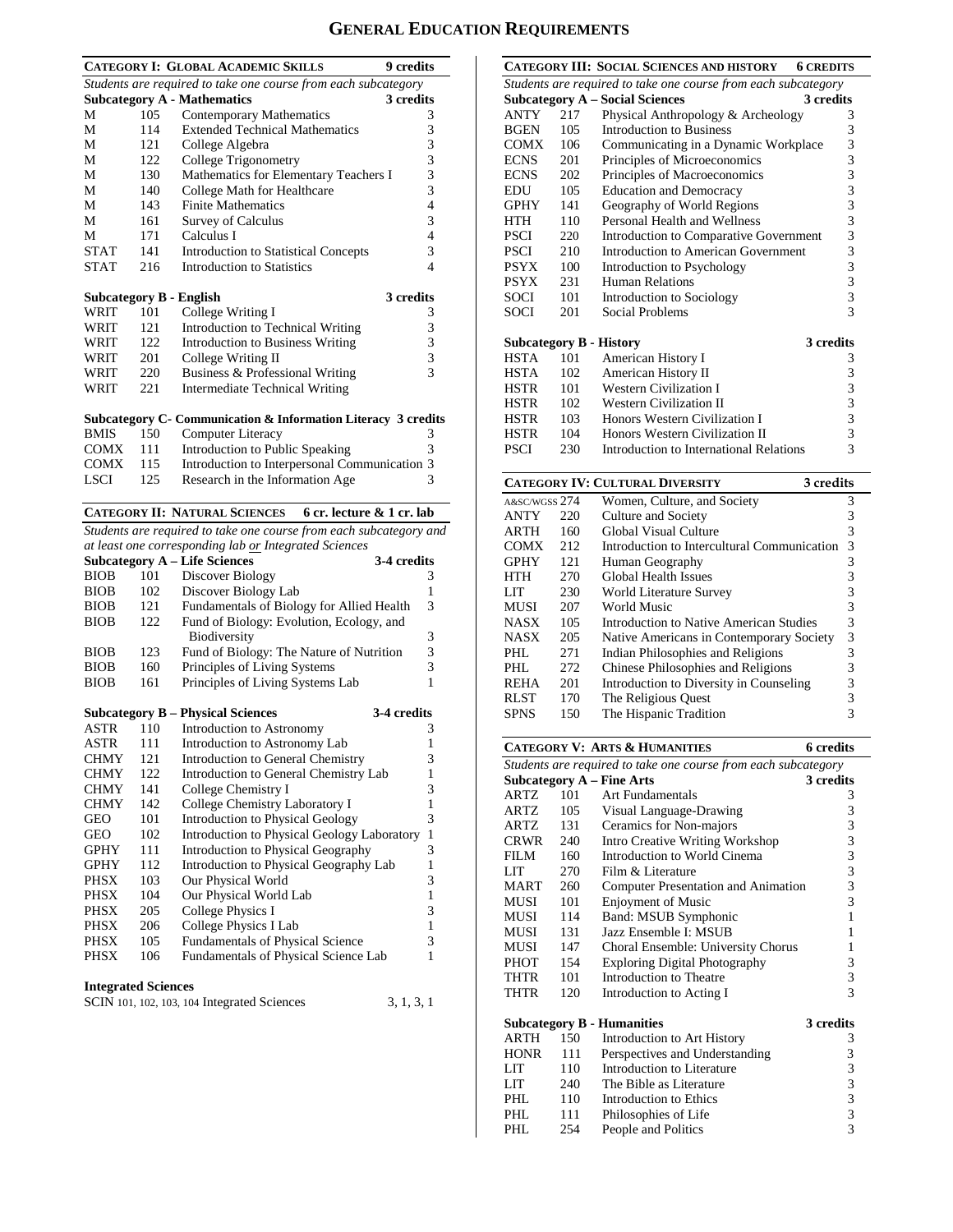|                         |     | Course                               | <b>Credits</b><br>Grade | <b>Semester</b> | Equivalent |
|-------------------------|-----|--------------------------------------|-------------------------|-----------------|------------|
| <b>Required Courses</b> |     |                                      |                         |                 |            |
| *^SOCI                  | 101 | Introduction to Sociology            | 3                       |                 |            |
| <b>SOCI</b>             | 318 | Sociological Research Methods        | 3                       |                 |            |
| <b>SOCI</b>             | 319 | <b>Statistics for Sociologists</b>   | 3                       |                 |            |
| <b>SOCI</b>             | 455 | <b>Classical Sociological Theory</b> |                         |                 |            |
| <b>SOCI</b>             | 482 | Contemporary Sociological Theory     | 3                       |                 |            |
| <b>SOCI</b>             | 498 | Internship/Cooperative Education     | 3                       |                 |            |
| <b>SOCL</b>             | 499 | Senior Thesis/Capstone               | 3                       |                 |            |
| <b>AWRIT</b>            | 201 | College Writing II                   |                         |                 |            |

^SOCI 101 is a prerequisite for all other Sociology course work in the required core. WRIT 201 is required for all upper division coursework in the major.

**Restricted Electives** - At least 2 courses from the lower division core and at least one course from four of the five content areas. Minimum of 18 credits, including 14 upper division credits.

#### *Lower Division Core*

| Choose at least 2 courses. |     |                                      |   |  |  |
|----------------------------|-----|--------------------------------------|---|--|--|
| *ANTY                      | 217 | Physical Anthropology and Archeology |   |  |  |
| *ANTY                      | 220 | Culture and Society                  |   |  |  |
| <b>CJUS</b>                | 228 | Race, Class, Gender and Crime        |   |  |  |
| *SOCI                      | 201 | Social Problems                      | ╭ |  |  |
| <b>SOCI</b>                | 221 | Criminal Justice System              |   |  |  |
| *WGSS                      | 274 | Women, Culture and Society           | ╭ |  |  |

Choose at least one course from four of the five content areas.

|  |  | <b>Area 1: General Sociology</b> |
|--|--|----------------------------------|
|--|--|----------------------------------|

| <b>SOCI</b>      | 355     | Social Demography and Population Studies |  |  |
|------------------|---------|------------------------------------------|--|--|
| <b>SOCI</b>      | 356     | Sociology of Violence                    |  |  |
| <b>SOCI/PSYX</b> | 382/360 | Social Psychology and Social Structure   |  |  |
| <b>SOCI</b>      | 435     | Law and Society                          |  |  |

# *Area 2: Family and Relationships*

| SOCI        | 222<br>33 L | Sociology of the Family   |  |  |
|-------------|-------------|---------------------------|--|--|
| <b>SOCI</b> | 351         | Dating and Mate Selection |  |  |
| <b>SOCI</b> | 432         | Human Sexual Behavior     |  |  |

# *Area 3: Crime and Criminal Justice*

| <b>CJUS</b> | 421 | Criminal Justice Ethics  |  |  |
|-------------|-----|--------------------------|--|--|
| <b>SOCI</b> | 311 | Criminology              |  |  |
| <b>SOCI</b> | 327 | Sociology of Deviance    |  |  |
| <b>SOCI</b> | 330 | Juvenile Delinquency     |  |  |
| <b>SOCI</b> | 423 | Sociology of Corrections |  |  |
| <b>SOCI</b> | 425 | Victims and Society      |  |  |

#### *Area 4: Social Inequalities*

| <b>CJUS</b> | 440 | Gender, Crime and Justice                |  |  |
|-------------|-----|------------------------------------------|--|--|
| *NASX       | 205 | Native Americans in Contemporary Society |  |  |
| <b>SOCI</b> | 344 | Sociology of Race and Ethnicity          |  |  |
| <b>SOCI</b> | 431 | Sociology of Gender Roles                |  |  |

\*May satisfy General Education requirements.

A minimum grade of "C-" is required in all Sociology major coursework.